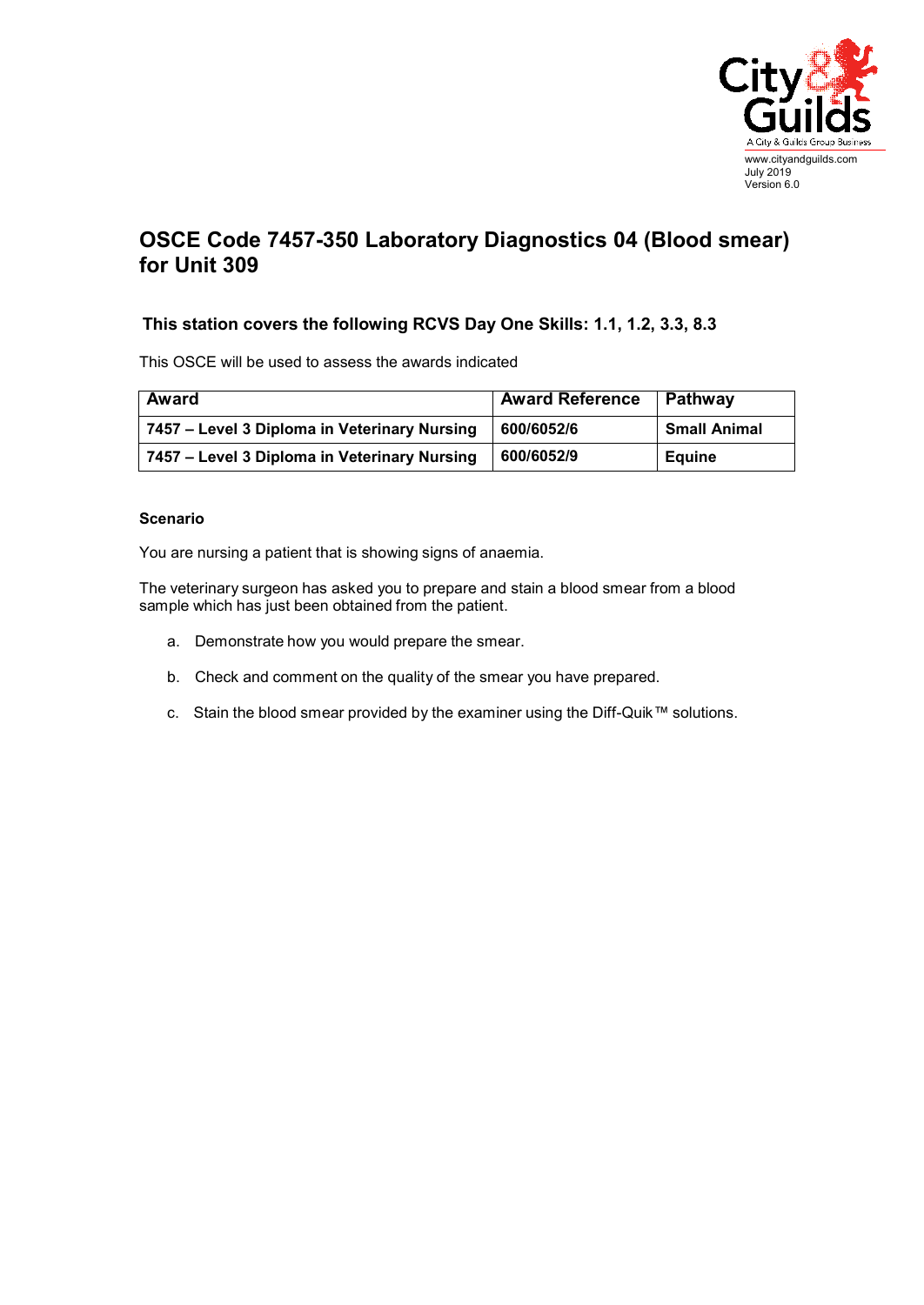|     | You will be expected to:                                                                               |  |
|-----|--------------------------------------------------------------------------------------------------------|--|
| 1.  | Wear gloves                                                                                            |  |
| 2.  | Select microscope slide                                                                                |  |
| 3.  | Select spreader slide                                                                                  |  |
| 4.  | Select EDTA sample                                                                                     |  |
| 5.  | Gently mix sample                                                                                      |  |
| 6.  | Select a plain capillary tube                                                                          |  |
| 7.  | Insert tube into blood sample                                                                          |  |
| 8.  | Draw up small amount of blood into the tube                                                            |  |
| 9.  | Place a finger over top of tube or keep tube horizontal to prevent leakage of blood                    |  |
| 10. | Remove tube from sample                                                                                |  |
| 11. | Dot a small amount of blood near one end of slide                                                      |  |
| 12. | Discard capillary tube into appropriate waste bin                                                      |  |
| 13. | Clean and dry the spreader surface of the slide                                                        |  |
| 14. | Hold blood sample slide firmly on work surface                                                         |  |
| 15. | Place spreader on opposite end of the slide to the blood                                               |  |
| 16. | Draw spreader back to the drop of blood                                                                |  |
| 17. | Allow blood to spread along edge of spreader                                                           |  |
| 18. | Push spreader away from blood drop                                                                     |  |
| 19. | Use a single, smooth motion                                                                            |  |
| 20. | Smear produced of reasonable diagnostic quality (EDTA sample selected and smear<br>with edge and tail) |  |
| 21. | Rapidly air dry the slide                                                                              |  |
| 22. | Label the slide                                                                                        |  |
| 23. | Check and comment on the quality of the smear                                                          |  |
| 24. | Diff-Quick™ technique:<br>Slide dipped into the fixative solution (pale blue)                          |  |
| 25. | Dipped five times for one second each time                                                             |  |